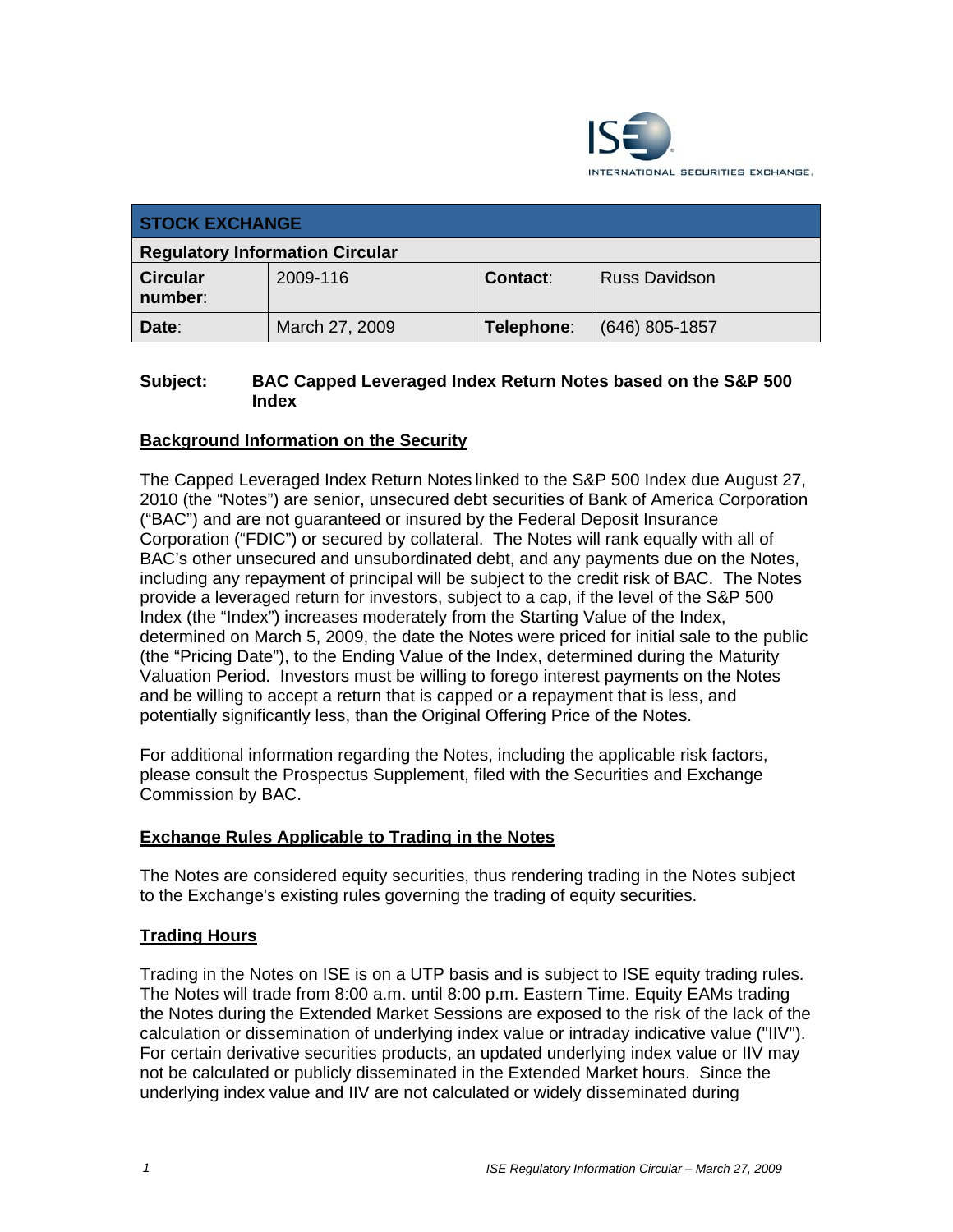Extended Market hours, an investor who is unable to calculate implied values for certain derivative securities products during Extended Market hours may be at a disadvantage to market professionals.

#### **Trading Halts**

ISE will halt trading in the Shares of a Trust in accordance with ISE Rule 2101(a)(2)(iii). The grounds for a halt under this Rule include a halt by the primary market because it stops trading the Shares and/or a halt because dissemination of the IIV or applicable currency spot price has ceased, or a halt for other regulatory reasons. In addition, ISE will stop trading the Shares of a Trust if the primary market de-lists the Shares.

#### **Delivery of a Prospectus**

Pursuant to federal securities laws, investors purchasing Shares must receive a prospectus prior to or concurrently with the confirmation of a transaction. Investors purchasing Shares directly from the Fund (by delivery of the Deposit Amount) must also receive a prospectus.

Prospectuses may be obtained through the Distributor or on the Fund's website. The Prospectus does not contain all of the information set forth in the registration statement (including the exhibits to the registration statement), parts of which have been omitted in accordance with the rules and regulations of the SEC. For further information about the Fund, please refer to the Trust's registration statement.

**This Regulatory Information Circular is not a statutory Prospectus. Equity EAMs should consult the Trust's Registration Statement, SAI, Prospectus and the Fund's website for relevant information.**